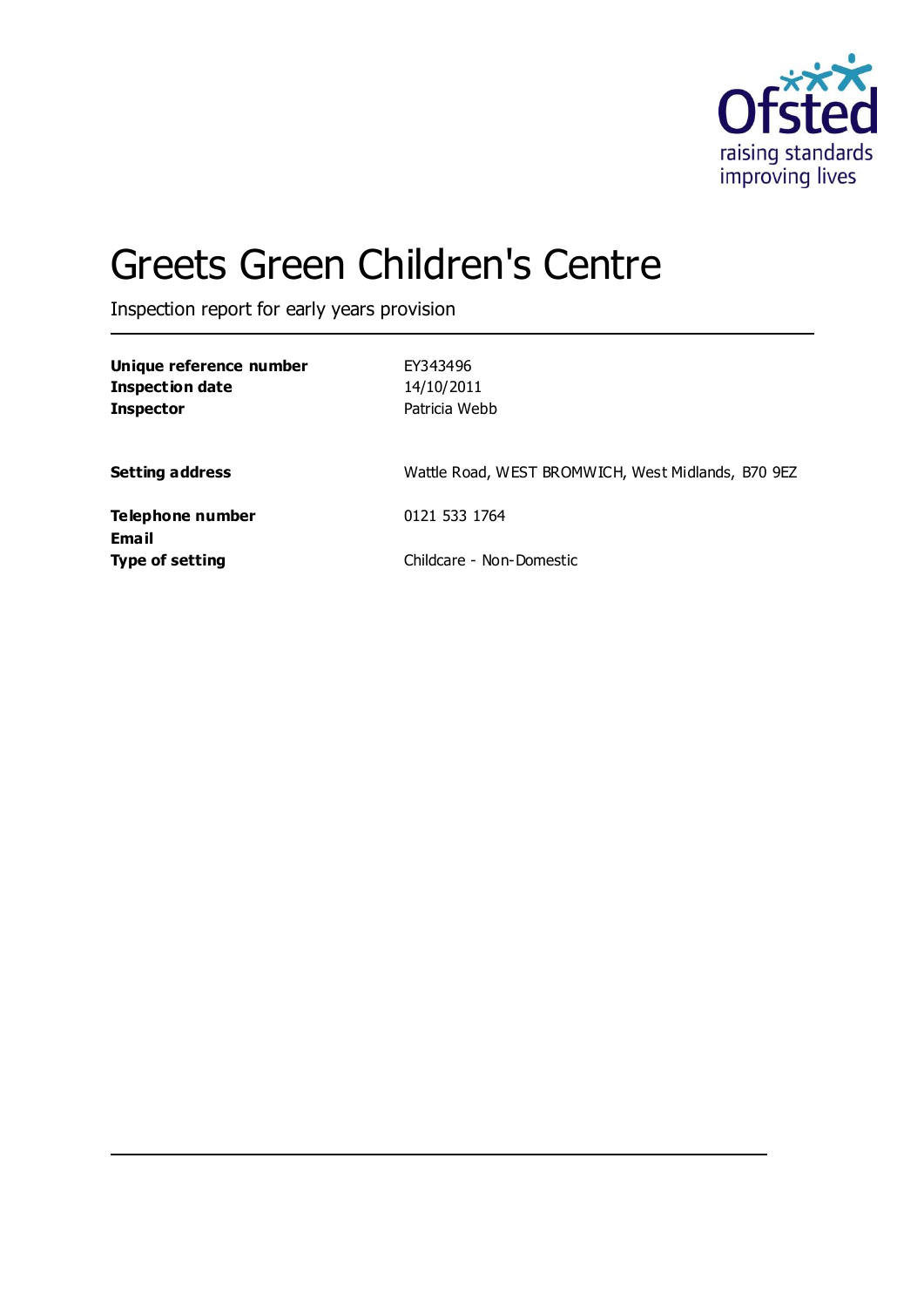The Office for Standards in Education, Children's Services and Skills (Ofsted) regulates and inspects to achieve excellence in the care of children and young people, and in education and skills for learners of all ages. It regulates and inspects childcare and children's social care, and inspects the Children and Family Court Advisory Support Service (Cafcass), schools, colleges, initial teacher training, work-based learning and skills training, adult and community learning, and education and training in prisons and other secure establishments. It assesses council children's services, and inspects services for looked after children, safeguarding and child protection.

If you would like a copy of this document in a different format, such as large print or Braille, please telephone 0300 123 1231, or email enquiries@ofsted.gov.uk.

You may copy all or parts of this document for non-commercial educational purposes, as long as you give details of the source and date of publication and do not alter the information in any way.

T: 0300 123 1231 Textphone: 0161 618 8524 E: enquiries@ofsted.gov.uk W: [www.ofsted.gov.uk](http://www.ofsted.gov.uk/)

© Crown copyright 2011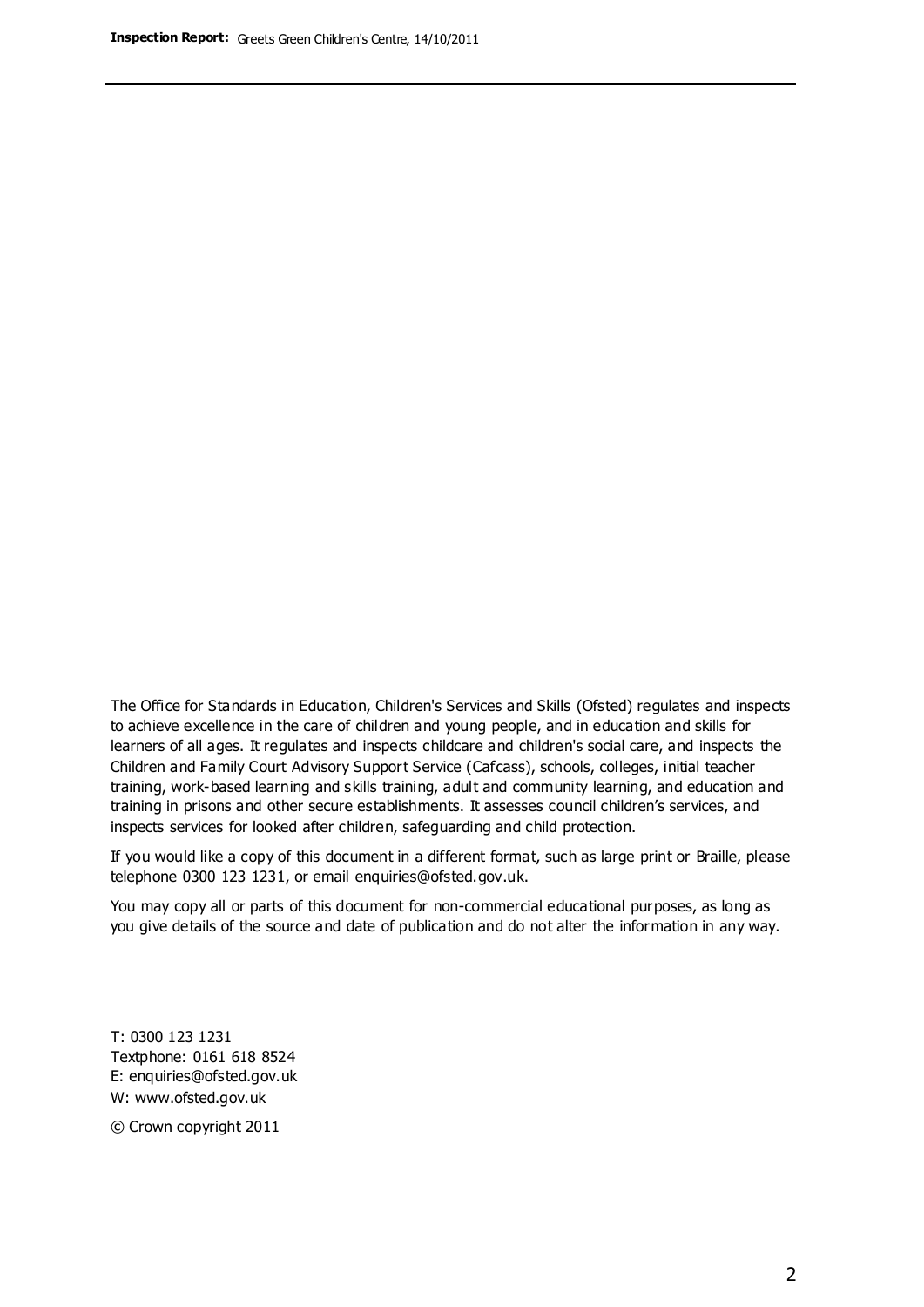### **Introduction**

This inspection was carried out by Ofsted under Sections 49 and 50 of the Childcare Act 2006 on the quality and standards of the registered early years provision. 'Early years provision' refers to provision regulated by Ofsted for children from birth to 31 August following their fifth birthday (the early years age group). The registered person must ensure that this provision complies with the statutory framework for children's learning, development and welfare, known as the *Early* Years Foundation Stage.

The provider must provide a copy of this report to all parents with children at the setting where reasonably practicable. The provider must provide a copy of the report to any other person who asks for one, but may charge a fee for this service (The Childcare (Inspection) Regulations 2008 regulations 9 and 10).

The setting also makes provision for children older than the early years age group which is registered on the voluntary and/or compulsory part(s) of the Childcare Register. This report does not include an evaluation of that provision, but a comment about compliance with the requirements of the Childcare Register is included in Annex B.

Please see our website for more information about each childcare provider. We publish inspection reports, conditions of registration and details of complaints we receive where we or the provider take action to meet the requirements of registration.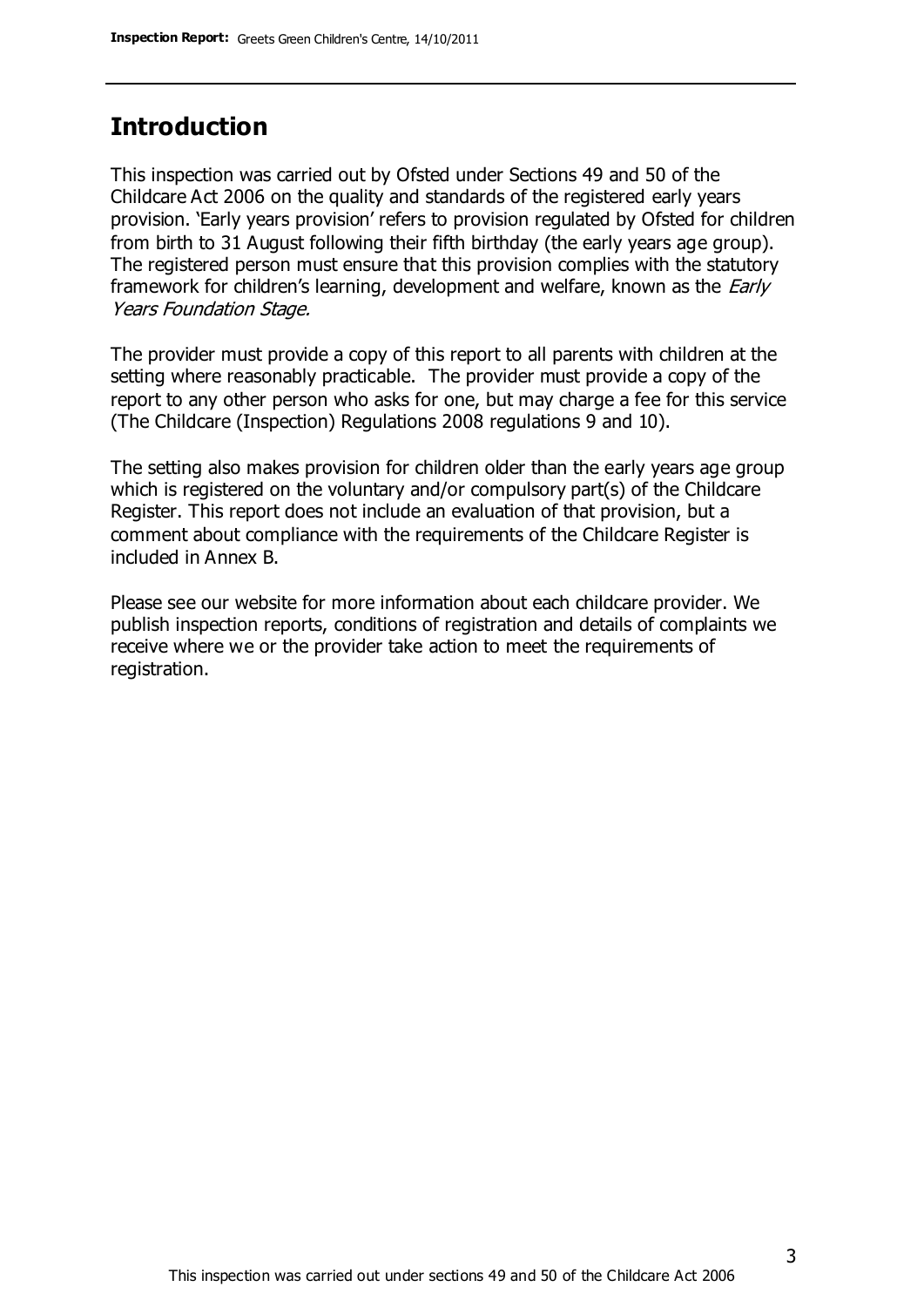### **Description of the setting**

Greets Green Children's Centre has been registered since 2006. It operates under the governance of West Bromwich and District YMCA. The children's centre is sited on the ground floor of purpose-built premises with additional use of a community room on the first floor for out-of-school provision when necessary. The children's centre is accessible to all children in the local area and there is a fully enclosed area available for outdoor play. The children's centre is open each weekday from 7.30am to 6pm for 51 weeks in the year.

The children's centre is registered to care for a maximum of 67 children under eight years, of whom 51 may be in the early years age range. There are currently 70 children on roll in the early years age group. The children's centre is registered by Ofsted on the Early Years Register and on both the compulsory and voluntary parts of the Childcare Register.

The children's centre provides funded early education for three- and four-yearolds. There are also some funded places for two-year-olds. It supports children with special educational needs and/or disabilities and children who speak English as an additional language.

The children's centre employs 16 members of childcare staff, all of whom hold appropriate early years qualifications. Three members of staff hold foundation degrees with two staff working towards further qualifications. The children's centre receives support from the local authority.

### **The overall effectiveness of the early years provision**

Overall the quality of the provision is outstanding.

Every child in the children's centre is valued as a unique individual and staff have high expectations of what children can learn. This is borne out by the exceptional progress children make during the Early Years Foundation Stage when they also gain valuable skills for the future. Children come from a variety of backgrounds and this is celebrated positively to ensure that inclusive practice is highly effective in enabling every child to fulfil their potential. Strong and passionate management drives a shared vision with the staff team, embedding ambition and driving continuous improvement.

### **What steps need to be taken to improve provision further?**

To further improve the high quality early years provision the registered person should consider:

• improving the observation and assessment of children's progress in problem solving and reasoning to clearly reflect how they use this knowledge and skill in their everyday activities.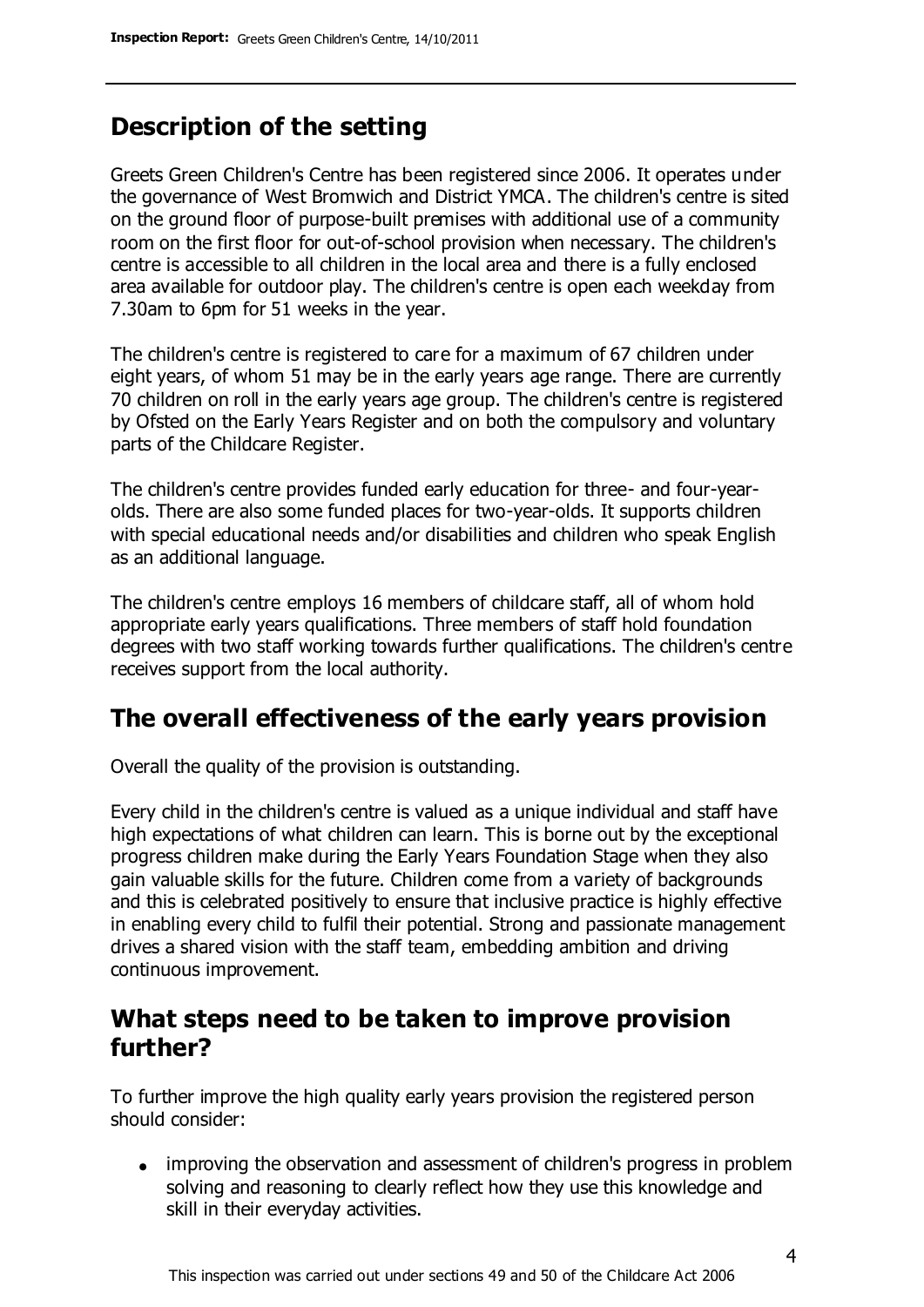### **The effectiveness of leadership and management of the early years provision**

Working in close partnership with the Sure Start children's centre, safeguarding arrangements are exceptionally robust and effective. All staff are confident about how to respond should they have any child protection concerns about a child in their care. Staff recruitment is rigorous and vetting procedures are carefully followed to ensure adults' suitability to work with children. The management team emphasise the to seek intuitive, well-qualified staff who show an ability to connect with children and are driven to develop their practice. Children are further safeguarded because all staff and students undergo in-depth inductions to ensure they are fully aware of the setting's operation, policies and procedures. Extremely diligent attention is given to conducting thorough risk assessments both on and off the premises to promote children's safety and well-being. This was demonstrated in a practical way when a recent flood caused damage to the nursery and alternative arrangements were necessary in order to maintain the provision and ensure that children were still cared for in a safe and secure environment. The children have access to a highly stimulating and exciting environment, indoors and outside. They enjoy moving between the indoor and outdoor areas, developing independence and choosing from a wealth of resources and equipment. This includes commercial equipment and resources made from natural and found materials, such as the willow arch in the garden.

There is shared approach from the whole staff team to driving further improvements. Self-evaluation is thorough because the setting uses a range of systems for evaluating the impact of the practice on the outcomes for children. Critical analysis of the setting's strengths drives this passionate team to identify key areas for further improvement, such as devising more innovative ways of working in partnerships with parents. How children are developing problem solving and reasoning skills is not as well documented in children's assessments records as other areas of learning. All families from the diverse community are welcomed showing how inclusive practice is inherent in the operation of the setting. This is reflected in the exceptional way in which information is shared such as the use of the visual monitor and voice-over information in various community languages. Children with special educational needs and/or disabilities are effectively supported by enthusiastic and experienced staff. They work in full partnership with the families, and other professionals, resulting in a unified and consistent approach for each child as they work towards their full potential. This includes the services of a qualified teacher and a family support team as well as designated individual specialised teams. Some parents speak passionately about the positive impact the setting has had on enabling their children to achieve through the targeted support and guidance.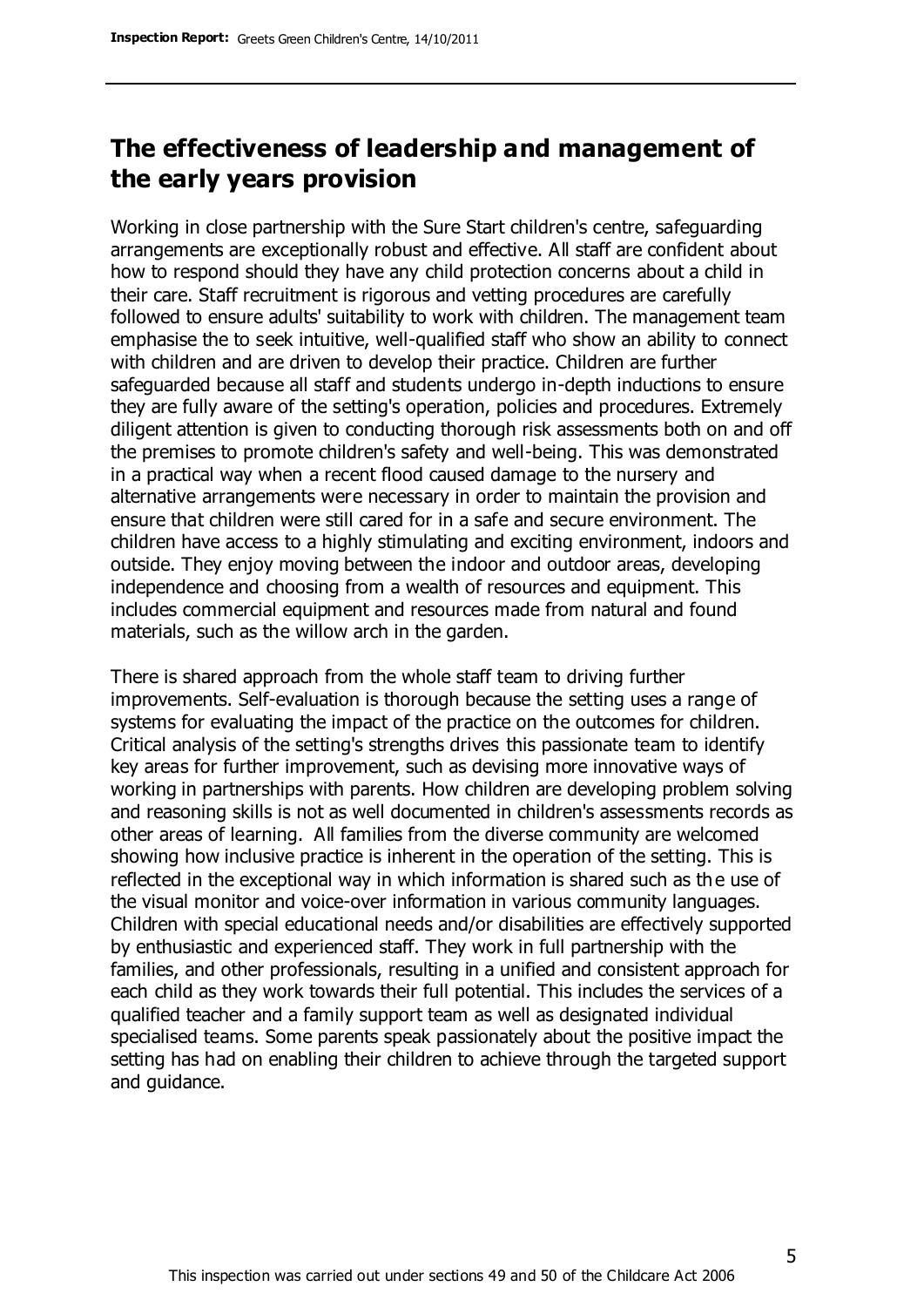### **The quality and standards of the early years provision and outcomes for children**

Staff have an intuitive knowledge and understanding of how children learn and gain skills for the future, delivering the Early Years Foundation Stage effectively. Observations and assessments of children's attainment are pertinent and clearly record how skills are developing, with next steps planned appropriately. Staff use a range of systems to assess children's development and learning, cross-referencing to identify any gaps in individual children's progress. This also enables staff to offer further extension and challenge or engage specialist teams for additional help. The setting has observed that speech and language skills in young children in the community are considered to be below average, and so children in the setting experience a language-rich environment. Staff use a variety of methods including sign language, audio resources, such as talking photograph albums and spoken languages to promote this aspect for all children. They share their cultural diversity, celebrating key festivals and special days and trying some of the foods from different cuisines. They also enjoy listening to many styles of music, including some traditional African music as part of their work on Black History month.

Children have exceptional opportunities to explore and investigate their world daily both indoors and outside. Babies and young toddlers delight in play with shredded paper, discovering the properties of paint, sand and water. Older children consider simple scientific concepts, such as the different properties of dry and wet sand, the semi-solid texture of the jelly and the care and attention needed to grow and tend their plants. Creativity is acknowledged by the staff for each child as emphasis is placed on children enjoying creative processes and not just on them producing a finished item. Budding artists have their canvases beautifully displayed, valuing their efforts and respecting the work that they have done. Children show sustained concentration, working methodically on their collages, discussing the various materials they are using, considering each other's ideas as well as using tools and utensils with skill and increasing dexterity.

Children feel safe within the setting, showing an excellent understanding of how to behave, what the expectations of their behaviour are and how following such guidance helps to keep themselves and others safe. They show a mature response to caring for themselves and each other. When the teacher enters the room, she is greeted very warmly like a long lost friend by the enthusiastic children. They offer her a chair to sit on and invite her join them in their play. Children's health is very positively promoted. They enjoy ample opportunities to engage in active play indoors and outside and thoroughly enjoy varied and balanced meals and snacks. They gain further awareness of the benefits of following good personal hygiene routines with some innovative solutions employed at times. For example, the lack of running water in the baby unit main room is overcome by the use of a mobile hand wash unit, thereby ensuring that even the youngest children can gain some independence and understanding of such routines. Their welfare is further assured as their individual health and care routine needs are met to an exceptional standard.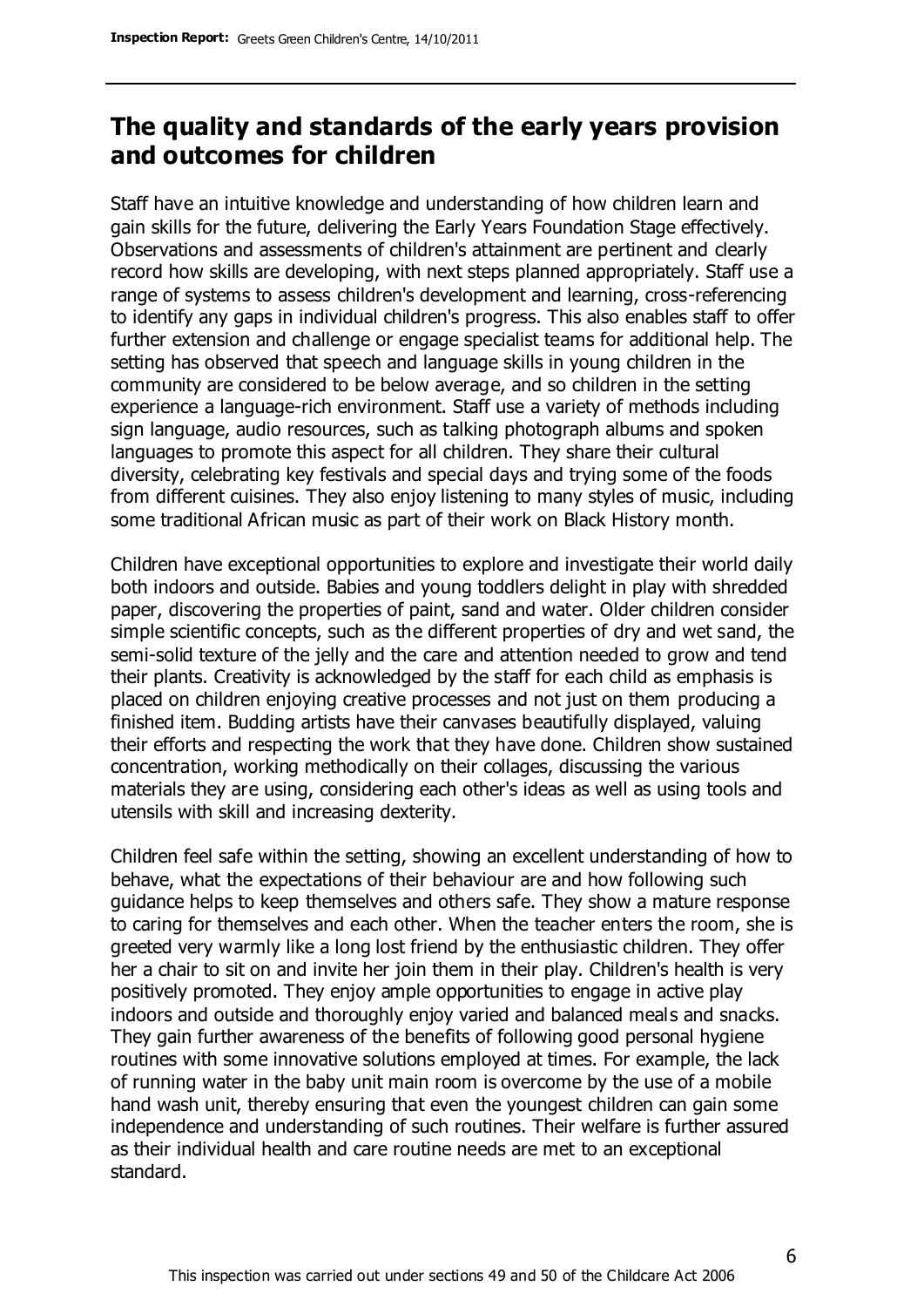### **Annex A: record of inspection judgements**

#### **The key inspection judgements and what they mean**

Grade 1 is Outstanding: this aspect of the provision is of exceptionally high quality Grade 2 is Good: this aspect of the provision is strong Grade 3 is Satisfactory: this aspect of the provision is sound Grade 4 is Inadequate: this aspect of the provision is not good enough

### **The overall effectiveness of the early years provision**

| How well does the setting meet the needs of the<br>children in the Early Years Foundation Stage? |  |
|--------------------------------------------------------------------------------------------------|--|
| The capacity of the provision to maintain continuous                                             |  |
| improvement                                                                                      |  |

### **The effectiveness of leadership and management of the early years provision**

| The effectiveness of leadership and management of the             |  |
|-------------------------------------------------------------------|--|
| <b>Early Years Foundation Stage</b>                               |  |
| The effectiveness of leadership and management in embedding       |  |
| ambition and driving improvement                                  |  |
| The effectiveness with which the setting deploys resources        |  |
| The effectiveness with which the setting promotes equality and    |  |
| diversity                                                         |  |
| The effectiveness of safeguarding                                 |  |
| The effectiveness of the setting's self-evaluation, including the |  |
| steps taken to promote improvement                                |  |
| The effectiveness of partnerships                                 |  |
| The effectiveness of the setting's engagement with parents and    |  |
| carers                                                            |  |

### **The quality of the provision in the Early Years Foundation Stage**

The quality of the provision in the Early Years Foundation Stage | 1

### **Outcomes for children in the Early Years Foundation Stage**

| <b>Outcomes for children in the Early Years Foundation</b>    |  |
|---------------------------------------------------------------|--|
| <b>Stage</b>                                                  |  |
| The extent to which children achieve and enjoy their learning |  |
| The extent to which children feel safe                        |  |
| The extent to which children adopt healthy lifestyles         |  |
| The extent to which children make a positive contribution     |  |
| The extent to which children develop skills for the future    |  |

Any complaints about the inspection or report should be made following the procedures set out in the guidance available from Ofsted's website: www.ofsted.gov.uk